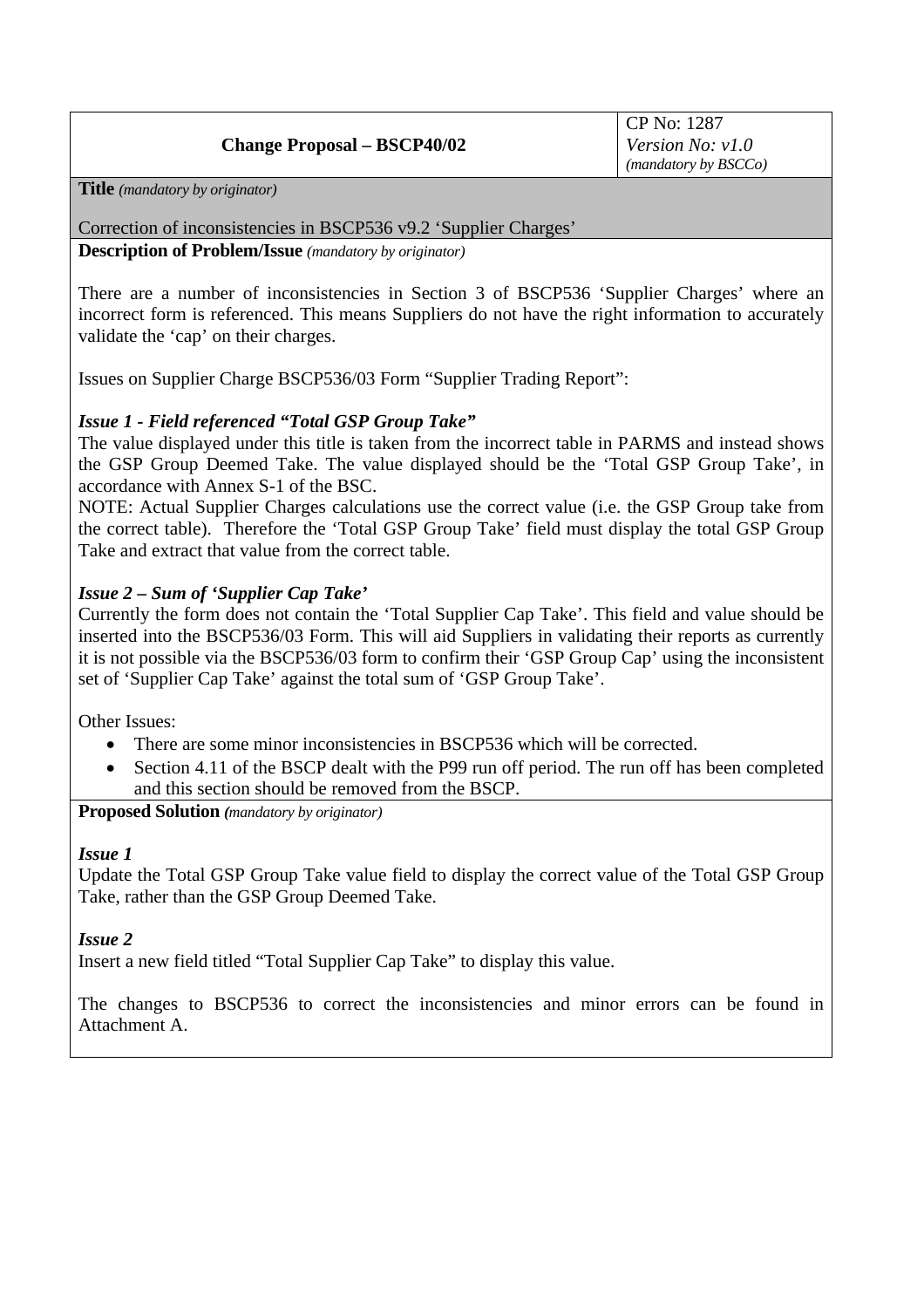### **Justification for Change** *(mandatory by originator)*

This change improves transparency and clarity. The information presented on the BSCP536/03 form should allow Suppliers to calculate their Supplier Charges for themselves. This is currently not the case.

A PARMS Impact Assessment carried out in February 2009 provided an estimated cost to implement the changes in PARMS at £1,998. It is also confirmed that there will be no need to rerun any calculations.

Changes could be made in 15 Working Days (including documentation changes, coding and testing).

Minimal resource costs will be incurred by ELEXON to progress and assess the changes made by the PARMS Service Provider and to red-line the changes to BSCP536/03 form. This change needs to be progressed as a CP as it is amending the BSCP and the CP should be progressed as a housekeeping change.

**To which section of the Code does the CP relate, and does the CP facilitate the current provisions of the Code?** *(mandatory by originator)* 

The processes in BSCP536 support the Supplier Charge provisions in Sections 3 and 4 of Annex S-1 of the BSC, and the minor process clarifications proposed by the CP will facilitate the efficient implementation of those provisions.

**Estimated Implementation Costs** *(mandatory by BSCCo)* 

The estimated ELEXON implementation cost is 3 man days, which equates to £660. The estimated Service Provider implementation cost is £1,998.

**Configurable Items Affected by Proposed Solution(s)** *(mandatory by originator)* 

BSCP536

**Impact on Core Industry Documents or System Operator-Transmission Owner Code** *(mandatory by originator)* 

*None.* 

**Related Changes and/or Projects** *(mandatory by BSCCo)* 

*None.* 

**Requested Implementation Date** *(mandatory by originator)* 

*November 2009 Release* 

*Reason: Next available release*